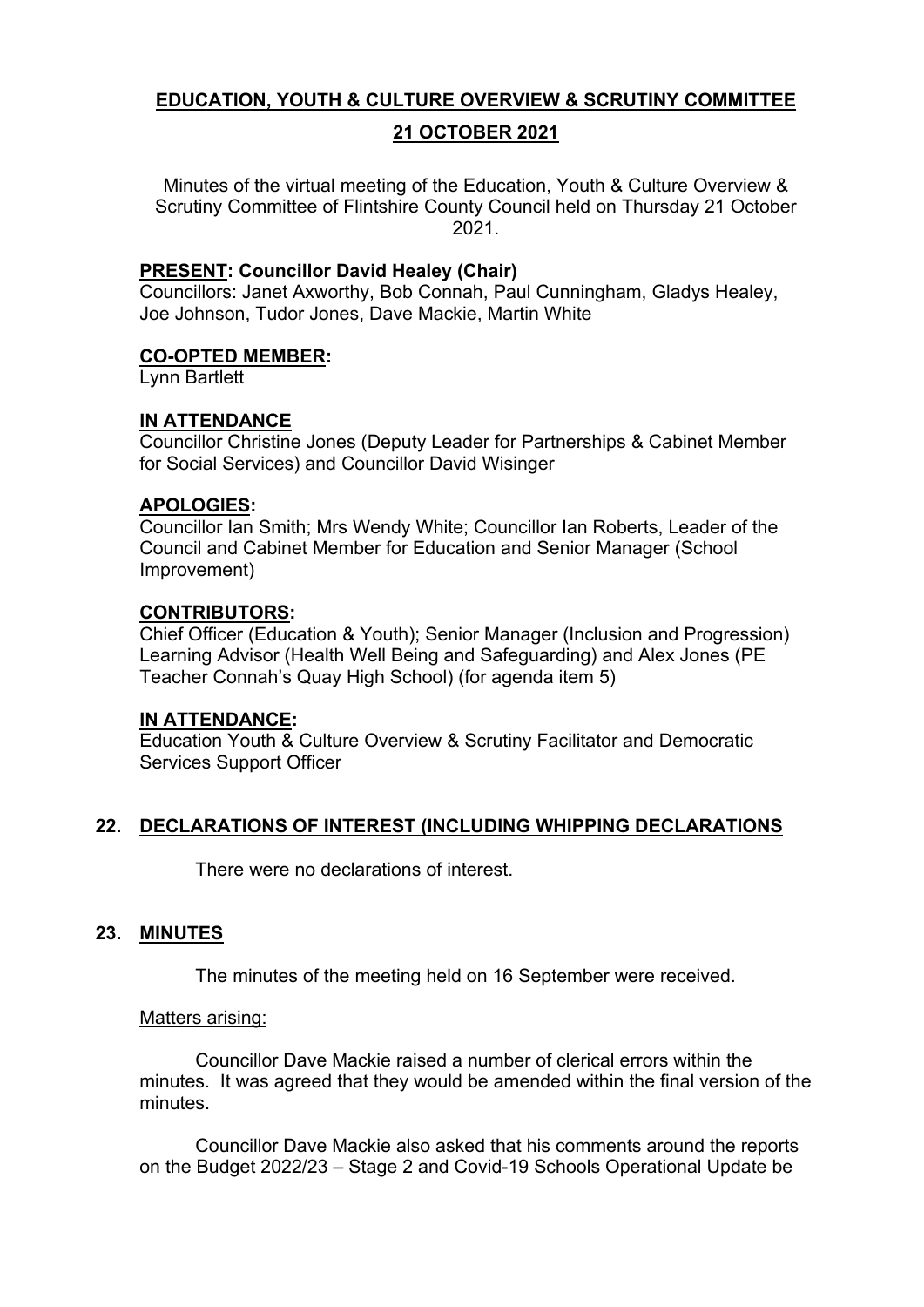amended to better reflect his comments. His suggestions were supported by the Committee.

Councillor Tudor Jones sought clarification when feedback would be available on how the proposed £1m investment would be disseminated to schools. The Chief Officer replied that this was not available as it was dependent upon the budget settlement. This would also be referred to the member briefing session on the budget prior to Christmas and that there would be opportunities for Members to comment prior to the budget setting next year.

The minutes, subject to the amendments suggested, were moved as a correct record by Councillor Janet Axworthy and Councillor Martin White.

#### **RESOLVED:**

That subject to the amendments listed above, the minutes be approved as a correct record and signed by the Chairman.

#### **24. FORWARD WORK PROGRAMME AND ACTION TRACKING**

The Overview & Scrutiny Facilitator presented the report confirming the amendments made to the Forward Work Programme since the last meeting. There was an additional suggested amendment, which was to submit a report on Part 1 of the Council Plan 2022/23 to the 3<sup>rd</sup> February, 2022 meeting.

Referring to the actions outlined at Appendix 2 of the report, the Facilitator confirmed that a letter had been sent to all schools from the Chair on behalf of the Committee. Regarding the Social Media and Internet Safety item this had been deferred to February with a workshop being arranged prior to that meeting for Members on the "Be Kind Pledge". This briefing would also include information around social media.

Responding to questions from Councillor Tudor Jones on the budget pressures and delivery of Additional Learning Needs (ALN) in different schools, the Chief Officer (Education & Youth) stated that it was a very complex issue. Schools were in the middle of significant change as regards to the delivery for ALN and work was being carried out with head teachers to ascertain how budgets were best used to support this. The Chief Officer suggested submitting a summary report to Committee in June, 2022.

 The Senior Manager (Inclusion and Progression) reported on the work being undertaken with Primary Head Teachers around budget allocation and how this would be carried out under the new system. The Committee had focused on the impact of the new legislation but a review of the whole process, looking at the services offered to schools and how this was financed, would be beneficial for the Committee. The Chief Officer suggested that Councillor Tudor Jones meet with the Senior Manager in order to gain a better understanding of the work being carried out. Councillor Tudor Jones thanked the Chief Officer and Senior Manager saying he would take up the offer in the New Year.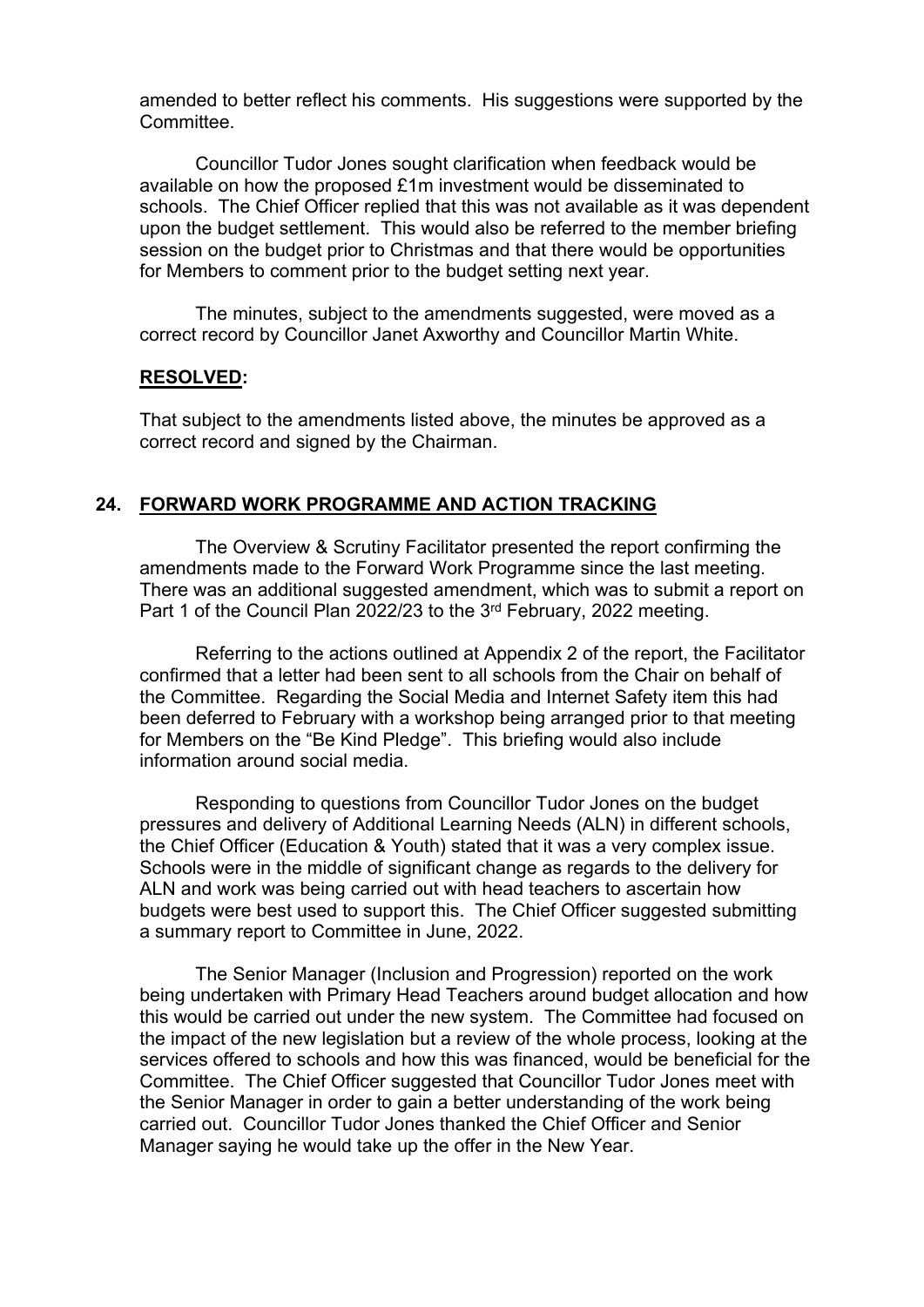In response to a question from Councillor Dave Mackie on the increase in re-sit examinations in November, the Chief Officer referred to a recent meeting held with Secondary Head Teachers and said that this had not been highlighted. She agreed to speak to the Senior Manager (School Improvement) and send Councillor Mackie further information following the meeting. The Chief Officer referred to the Forward Work Programme saying that this could be included in the Assessment for Examinations for 2022 report being presented to the Committee in February, 2022.

The Chief Officer suggested that a report on the Welsh Government (WG) Programmes Summer of Fun and Winter of Well-being be included for the Joint meeting with the Social & Health Care O&S Committee in June. The very successful Summer of Fun programme had identified key strands that would support the work moving forward for the well-being of children and young people. The next strand of the WG programme would be "the winter of well-being". The Chief Officer reported on the powerful and positive impacts that this had made to the children and families that were involved.

The recommendations, as outlined within the report, were moved and seconded by Councillor Paul Cunningham and Councillor Bob Connah.

### **RESOLVED:**

- (a) That the Forward Work Programme be noted;
- (b) That the Facilitator, in consultation with the Chair of the Committee, be authorised to vary the Forward Work Programme between meetings, as the need arises; and
- (c) That the progress made in completing the outstanding actions be noted.

# **25. SCHOOL HOLIDAY ENRICHMENT PROGRAMME REVIEW**

The Chief Officer (Education & Youth) presented a report which provided an overview of the approach taken to deliver the School Holiday Enrichment Programme (SHEP) 'Food and Fun' during the holiday period. This was the third year that the programme had been delivered in Flintshire and its most successful to date, reinforcing the positive impact strong partnership working could have within communities.

The Learning Advisor reported that the SHEP programme was delivered across Wales using a partnership approach involving schools, health professionals, local authorities and community sports staff. In Flintshire, this consisted of Aura Leisure, NEWydd Catering and BCUHB Dieticians, all coordinated by the Healthy Schools team.

The Chairman welcomed Mr. Alex Jones (PE Teacher at Connah's Quay High School). Mr. Alex Jones introduced himself to Committee and provided an overview of his teaching role at Connah's Quay High School. The school felt that because of the pandemic, vulnerable pupils would struggle with the transition to high school and that taking part in the programme would provide an opportunity for the school to work with primary schools to identify those children who would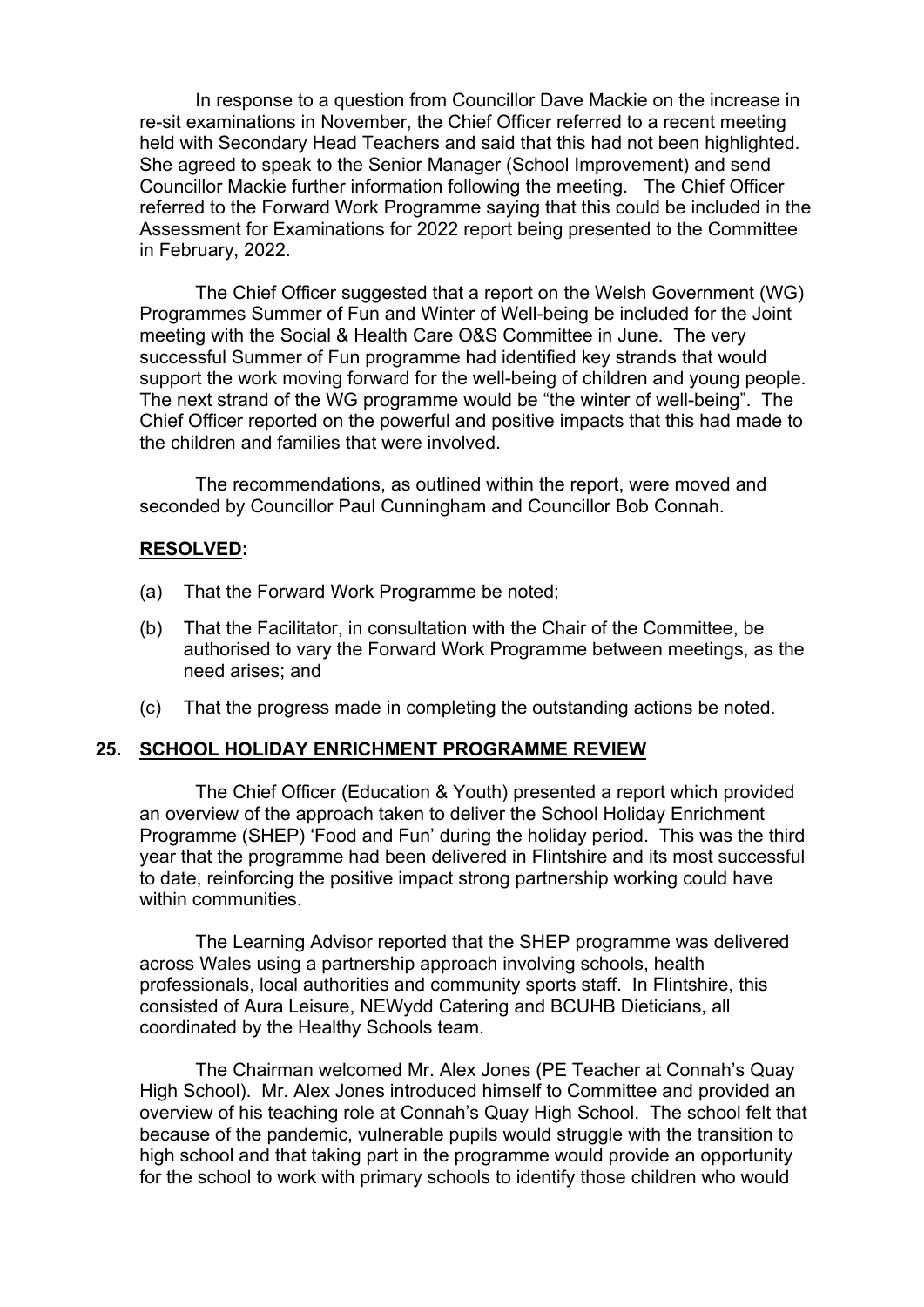benefit from the SHEP. Mr. Alex Jones gave a presentation which covered the following areas:-

- SHEP Timetable
	- This included an overview of the sports provided, nutrition sessions and internal enrichment sessions and the family meal packs.
- What's happened since SHEP @ CQHS
	- $\triangleright$  Friendships formed by current year 7's
		- the games were focused on team building and communication to build confidence
		- six nutrition sessions were provided over the 12 days
	- Members of Connah's Quay High School held events such as Arts and Crafts and T-shirt design
	- $\triangleright$  Pete Hawley, another member of the CQHS staff team, provided bush craft sessions
	- External companies included AURA, Welsh Rugby and Connah's Quay Nomads football team
	- Commitment from the head teacher for SHEP 2022
	- More Connah's Quay High School Staff on board for 2022

Councillor Martin White commended Mr. Alex Jones and his team on SHEP and commented on the positive responses from parents and young people. He thought the recipe cards were a great initiative and asked whether this could be shared with all pupils by the schools to encourage pupils to get involved in cooking and eating healthily. He raised concerns around WG not confirming funding beyond 2021 and suggested that the Committee write to the WG to highlight how beneficial the SHEP had been and encourage future funding to be provided. The Learning Advisor advised that the sharing of recipe cards was being considered. The recipes were used by NEWydd for school meals and it was hoped to grow the cooking practical skills and activities and bring parents on board. The Chief Officer (Education & Youth) was confident that WG would continue to fund the SHEP due to their focus around poverty, children's development and well-being.

In response to a question from Councillor Dave Mackie, the Learning Advisor confirmed that funding was provided retrospectively from WG, with schools paying for the programme and being reimbursed by WG following submission of evidence of the costs.

Councillor Tudor Jones suggested an amendment to the recommendation to read "The Education, Youth and Culture Overview and Scrutiny Committee note the success and progress of the SHEP Programme". This suggestion was supported by the Committee.

The Facilitator referred to the suggestion made by Councillor Martin White that the Committee write to the WG to seek confirmation of future funding. She suggested that Councillor Dave Mackie's concern around retrospective funding also be included in the letter. This suggestion was supported by the Committee.

The recommendations, as listed above, were moved by Councillor Martin White and seconded by Councillor Paul Cunningham.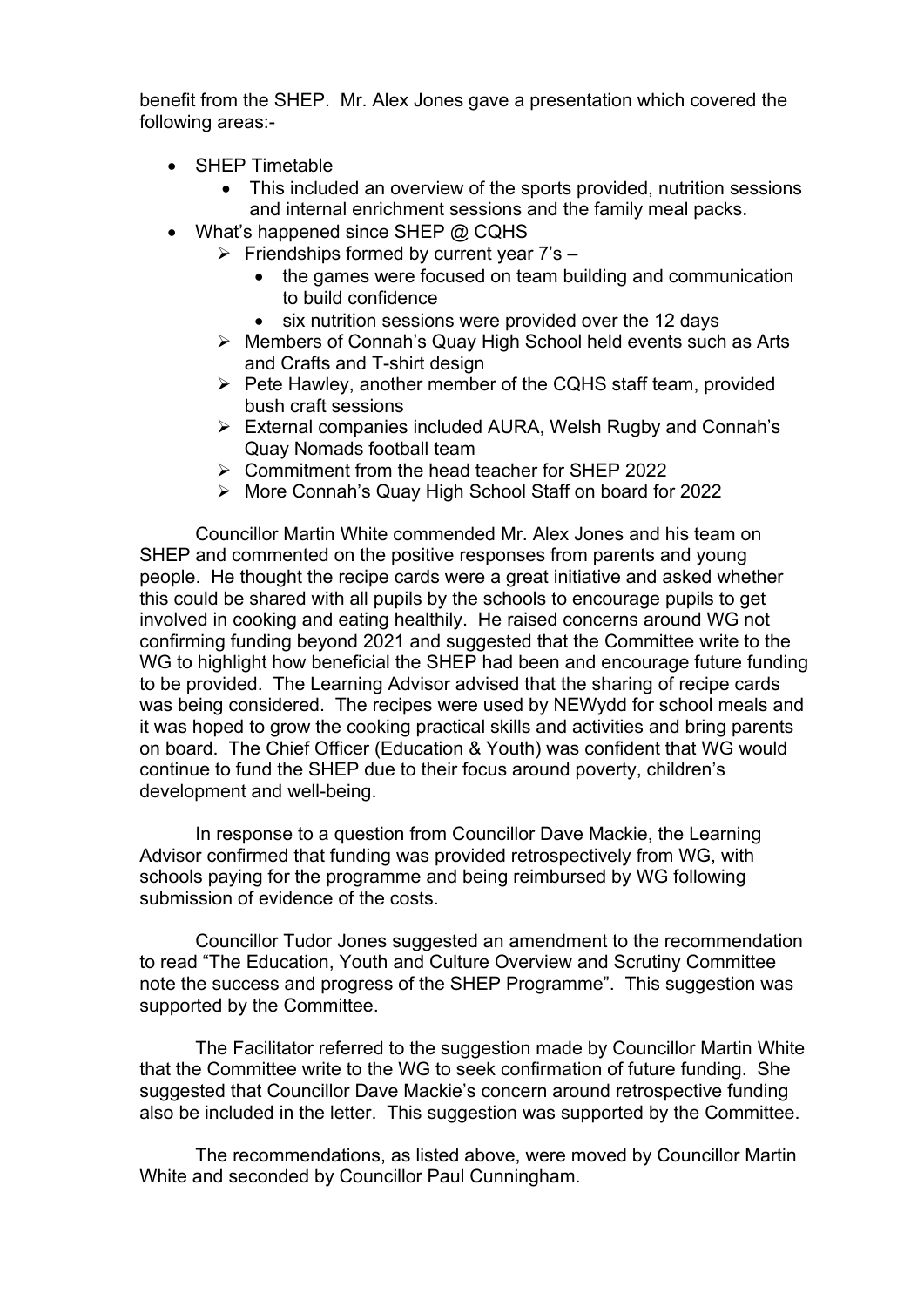The Chairman thanked the Learning Advisor and Mr. Alex Jones for their report and the valuable work they were undertaking.

#### **RESOLVED:**

- (a) The Education, Youth and Culture Overview and Scrutiny Committee note the success and progress of the SHEP Programme; and
- (b) That a letter from the Committee be sent to the Welsh Government seeking confirmation of future funding for the SHEP and to raise concerns around retrospective funding.

#### **26. ELECTIVE HOME EDUCATION**

The Chief Officer (Education & Youth) introduced the report which provided an overview of Elective Home Education (EHE) picture across Flintshire and the role undertaken by the Council with regards to monitoring and support.

The Senior Manager (Inclusion and Progression) explained education was compulsory but that parents had a choice on how that was delivered with some choosing to send their children to school and others choosing to electively home educate their child. There was no responsibility placed on parents to inform the authority that they would be electively home educating their child. If a child had not entered the education system then the authority would not be aware of that child. There were processes in place if a child was removed from school and the authority would be informed and a pack would be sent to the parents for completion.

The Senior Manager explained that children with Special Educational Needs (SEN) was potentially an area of concern and that the authority did have some powers in this regard to ensure the education met the requirements of any statements of SEN. She confirmed that parents did not have to follow the national curriculum and the authority did not have any powers to see the child or view what education was provided. The responsibility to monitor this sat with the Education Welfare Service partly because of their expertise around safeguarding. The officers play a key role visiting homes annually as part of the monitoring process and raising any safeguarding concerns where necessary. Since 2020 funding had been received for this and Welsh Government (WG) had confirmed that they would be considering on-going funding on a 3 year basis. The funding, which had not been provided before, allowed for some officer support to enable the authority to discharge its responsibility. This provided £14,000 for parents to purchase specific items such as laptops and desks and funding for educational visits. This year junior passes for Aura were purchased to support these children to engage in activity and meet other children. The Senior Manager reported that WG had been looking at their policy for Elective Home Education for a number of years but as yet had not provided the authority with the statutory powers required to monitor this area fully.

Councillor Tudor Jones commented on the reasons for becoming home educated as shown in the WG data, attached at appendix 1 of the report, and said that two of the top reasons contained the word 'anxiety'. He asked whether the SHEP programme, as discussed earlier in the meeting, would assist in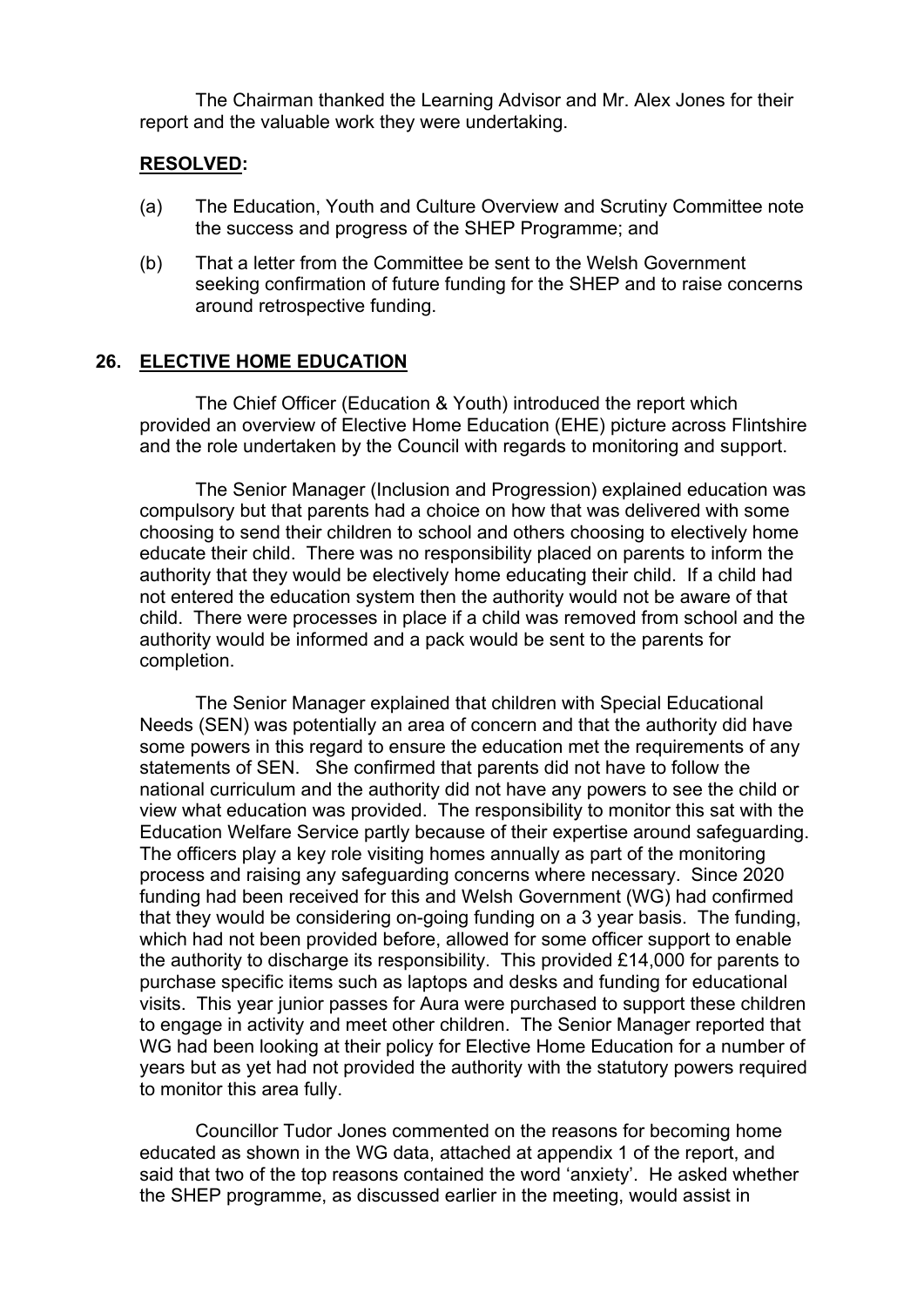reducing anxiety for children transitioning from primary to secondary school. In response, the Senior Manager confirmed that the TRAC Programme was extended to cover year 6 pupils and identified children who were anxious about transitioning to year 7. Primary Schools identified children who had high levels of anxiety and individual programmes were put in place for those pupils. The Chairman commented that it was important that parents were made aware of the TRAC and SHEP programmes which could assist in reducing their child's anxiety in attending high school.

In response to concerns raised by the Chairman around home educated children following the national curriculum and gaining qualifications, the Senior Manager confirmed that a proposal currently being considered by WG was around the creation of a national register so that all parents had to register their child but that there was some opposition to this. She added that some children were receiving an excellent programme of education tailored to their needs. Safeguarding sat with the Education Welfare Service who were able to identify this when they made their visits.

Councillor Gladys Healey commented that if a child was in school but did not attend then parents could be prosecuted and asked how this would be enforced with home educated children. In response the Senior Manager confirmed that the authority had powers to address this as part of the School Attendance Order which could be used if the right provision of education was not provided.

Councillor Dave Mackie referred to the monitoring role of the authority to ensure the child was receiving a suitable education and asked how this could be achieved if no additional funding to support EHE was available, particularly given the high number of children being educated at home. He also raised concerns around the lack of social interaction that children being education at home were exposed to.

In response, the Senior Manager outlined the challenges for the authority to carry out their monitoring role, if parents did not wish to share information or engage with the authority. With regards to funding, this could be used to appoint a dedicated officer to engage with families and arrange joint events with other families. The current Welsh government grant funding was guaranteed until March 2022 but it was not clear from WG if it would continue following this date.

Mrs. Lynne Bartlett gave examples of parents who had withdrawn their children from her school due to health or anxiety issues. She explained that these parents had been well meaning and had provided an excellent balanced education for their children. She also provided examples of where, together with the Education Welfare Officer, she had offered support to families who had decided to home educate their children. Referring to the data provided to the Committee and the high numbers of EHE in Carmarthen, she said that there was a well organised group who supported these families. She was surprised that the numbers had not increased because of Covid, which was a credit to the teachers across Flintshire. She was slightly concerned around the EHE numbers for children transitioning from primary to secondary school and said that there was a need to improve transition programmes but felt reassured by the presentation of the report by officers.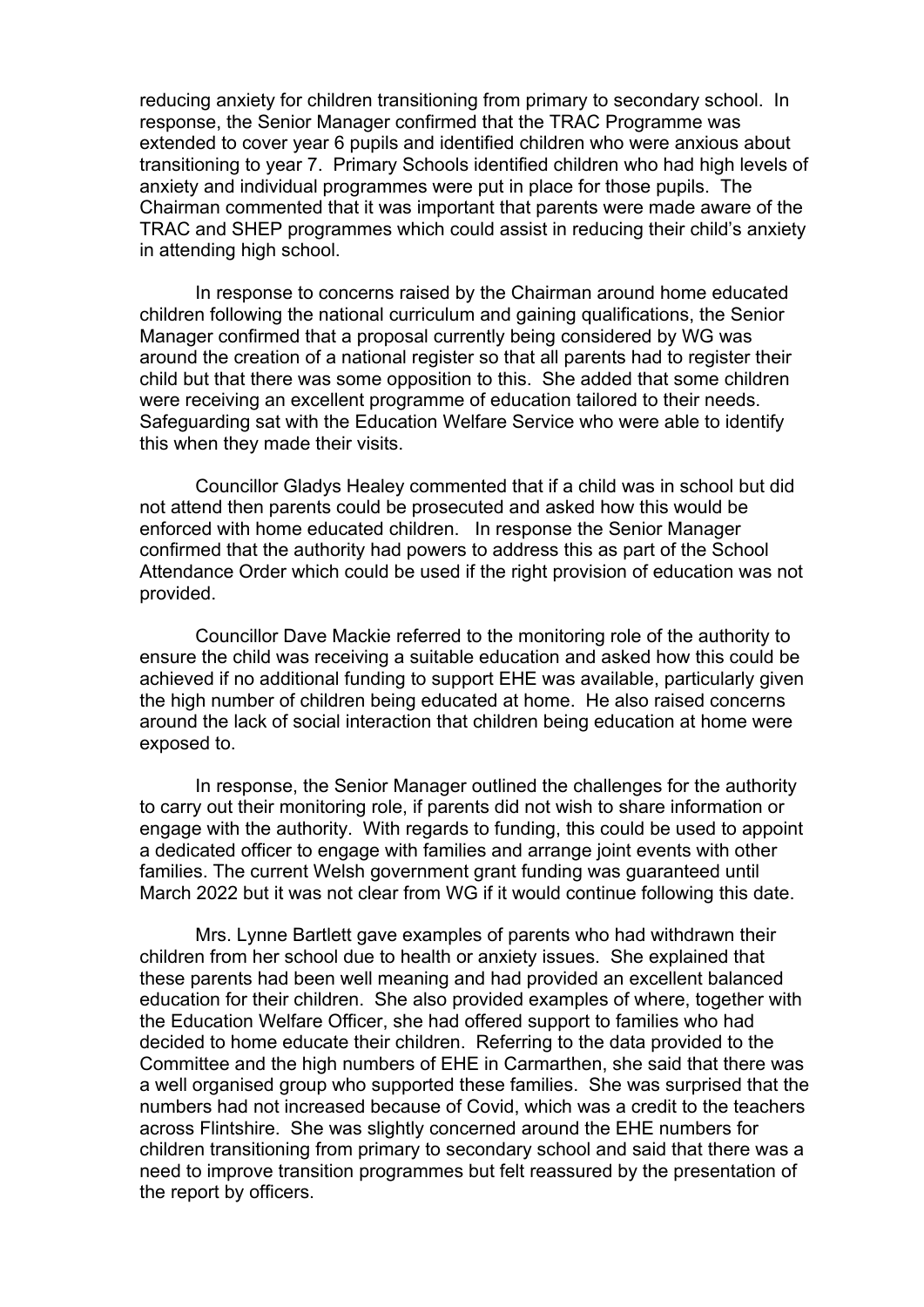The Chief Officer thanked Mrs Lynne Bartlett for her comments as it was important to show that the authority were not critical of parents who wished to educate their children at home. Some parents chose this option for the right reasons and enable their children to emerge as well rounded successful adults. She hoped that this report had provided some reassurance especially with regard to the impact of the pandemic on transition programmes which had not been able to happen in person. Schools had worked very hard digitally to bridge that move from years 6 to 7 but it was not the same as being in the building.

Recommendations 1 and 2, as outlined within the report, were moved by Councillors Tudor Jones and Councillor Gladys Healey.

Councillor Tudor Jones suggested an amendment to recommendation 3 as outlined within the report. He suggested that the recommendation be amended to read "Members to reinforce the need for continued financial support from Welsh Government to further develop and secure the Council's services in relation to Elective Home Education".

Mrs. Lynne Bartlett suggested that recommendation 3 be amended to read "Members to reinforce the need for continued financial support from Welsh Government to further develop and secure the Council's services and resources in relation to Elective Home Education". Councillor Tudor Jones agreed to this amendment.

The third recommendations, as outlined above, was moved by Councillor Tudor Jones and seconded by Councillor Gladys Healey.

Councillor Dave Mackie proposed an additional recommendation that a letter be written to the WG to encourage the creation of a national register for children who were educated at home. This was seconded by Councillor Paul Cunningham.

#### **RESOLVED:**

- (a) That the Committee was assured about the Council's discharge of its duties in relation to Elective Home Education;
- (b) That the Committee acknowledged the challenges faced by the Education Welfare Team in fulfilling their statutory functions with rising numbers of EHE pupils in Flintshire;
- (c) That the Committee reinforce the need for continued financial support from Welsh Government to further develop and secure the Council's services and resources in relation to Elective Home Education; and
- (d) That a letter be written to the WG to encourage the creation of a national register for children who were educated at home.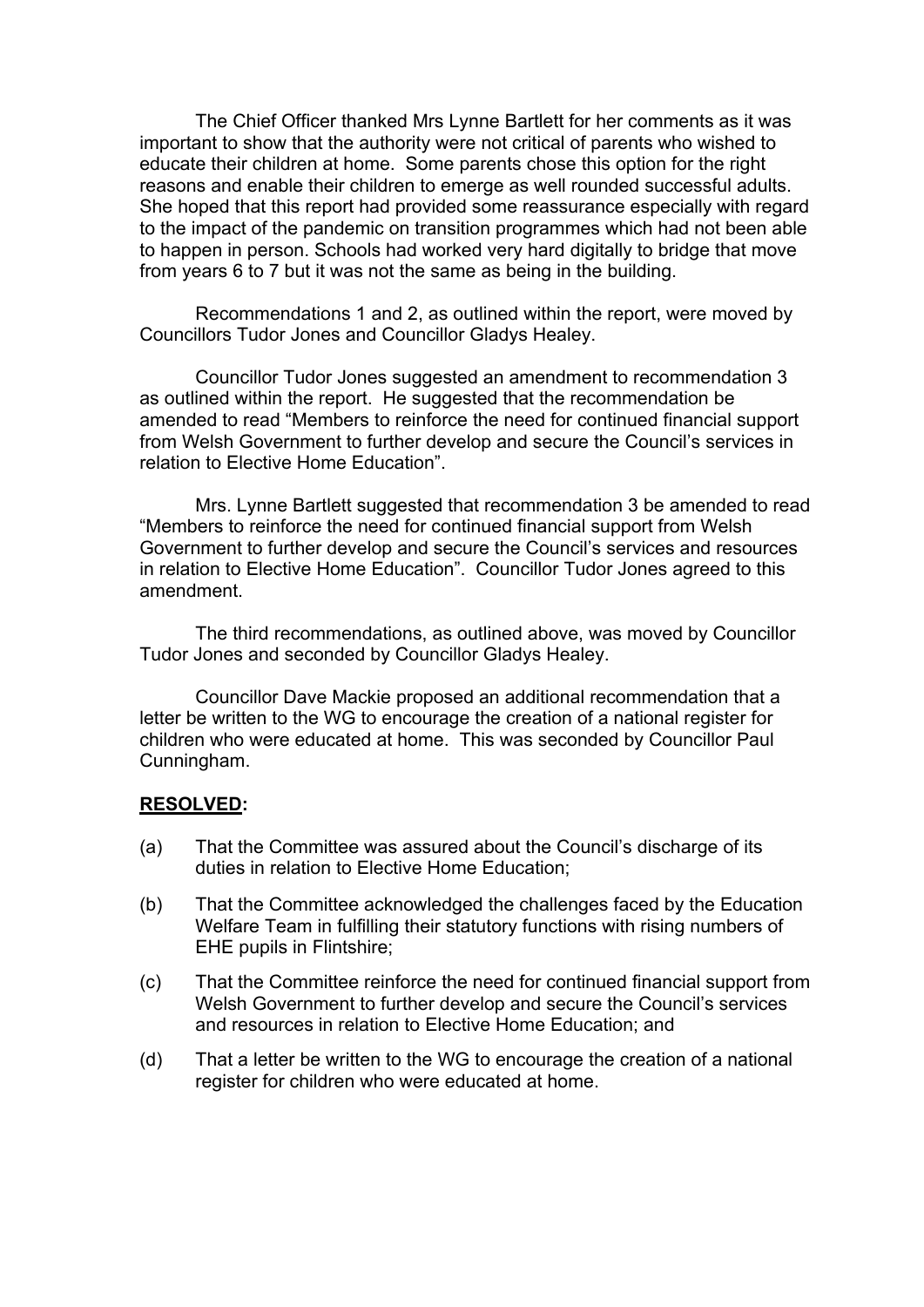# **27. THE IMPACT THE PANDEMIC HAS HAD ON CHILDREN AND YOUNG PEOPLE**

The Chief Officer (Education & Youth) provided a verbal update on the three highest risks identified during the recent meeting of the Recovery Committee.

The Chief Officer provided an update on the risk around managing uncertainty and operational changes which may need to be implemented for the start of the new term. She advised that schools had been open for half a term and continued to face significant challenges in managing the impact of Covid-19 cases on pupils and staff. Changes to Welsh Government (WG) to allow learners to remain in school, even if they were in contact with a positive case had resulted in high numbers of infections within both the pupil and staff population. The very limited availability of supply staff for a range of school posts was stretching schools' operational capacity and keeping anxiety levels amongst staff and school leaders at an elevated level. Changes to guidance for Specialist Schools has been particularly problematic. Guidance for the TTP process has also been recently reviewed and updated with a view to streamline information sharing and reduce workload for both TTP and schools but this was only just being introduced so it was too early to assess impact. The Education Portfolio, Environmental Heath Officers and the TTP team continue to provide high levels of support to schools, however, the resilience of school leaders was stretched and the ongoing risk of disrupted education for learners remained high.

Councillor Dave Mackie raised concerns around the difficulties in recruitment of supply school staff and referred to a recent television programme which had highlighted this as a national problem. The Chief Officer agreed that this was challenging and not only included teachers but classroom assistances, caretakers, cleaners and other staff too. All schools had been impacted by this and it was not something the authority could solve. With regard to the RRRS funding she confirmed that schools had had this for some time now and felt confident that if schools had secured those staff members then this additional funding would enable the continuation of the contracts. The Chief Officer also reported that WG had identified a cohort of newly qualified teachers (NQT) who had not had sufficient school experience. WG had funded 20 NQTs to gain experience in schools to achieve their qualified teacher status and also provide that extra support in schools. It had been advised that this funding was likely to be extended to the spring term which would enable schools to keep their NQTs. Hopefully this may mitigate some of the challenges and it was pleasing to see that the WG recognised the success of the programme and support this was providing to schools.

The Chief Officer provided a verbal update on the risk around the impact the pandemic has had on children and young people. She explained that regular contact was maintained with schools and that she had recently met with the secondary and primary Head Teachers Federations to enable a better understanding of the pressures being faced by schools. Feedback from schools was that many learners were clearly evidencing the impact of having missed long periods of teaching. This was reflected in their knowledge, skills and concentration but also in their behaviour. Schools were also reporting higher levels of pupils struggling to re-engage and that some were also having difficulty conforming to appropriate behaviour expectations whilst in school because of the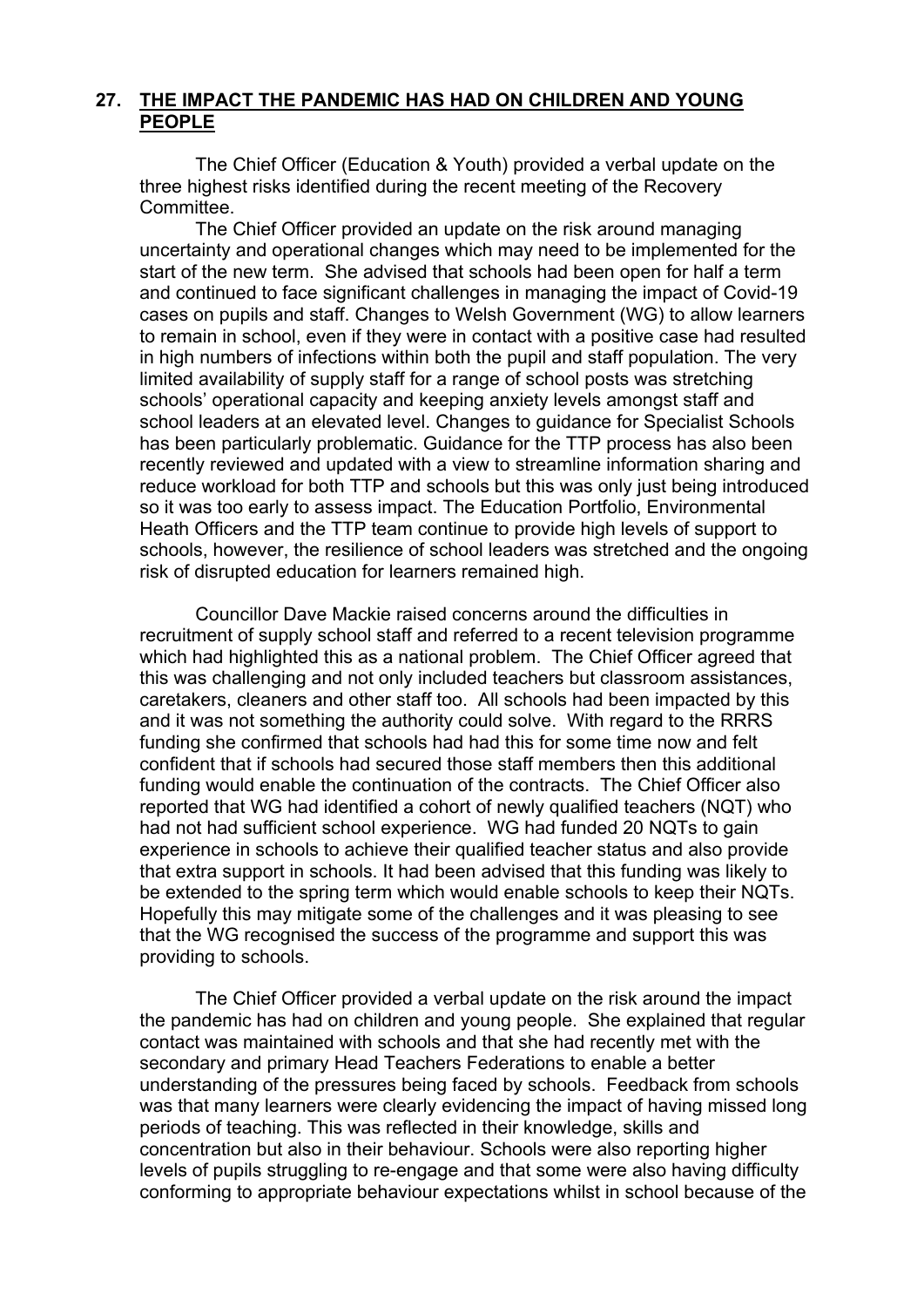lack of structure for a long period of time. Schools reported that these behavioural challenges, which were an obvious exemplification of the impact of the pandemic on learners' emotional well-being, were taking a great deal of time to manage and resolve, and this coupled with staff absences, were adding to the current pressures.

The Chief Office also reported that the regional pilot for the national framework for Emotional Health and Wellbeing was now underway with a small number of Flintshire schools involved. Schools not in the pilot continue to be supported to use the effective materials in the Health Schools Scheme alongside other mental health strategies. This risk remained high.

The Senior Manager reported on the training provided around well-being with head teachers commenting positively on the quality of training provided to schools. She reported on the WG Well-being Grant which had increased the counselling capacity and also the training programmes delivered to schools on emotional literacy support. Work was ongoing with Social Services and CAMHS to support parents who were unable to cope with the young people because of their behaviours.

The Chief Officer reported on the service areas for the older teenage group who received support from the Youth Service and Youth Justice teams to assist with their challenging issues. She added a lot of the behaviour in schools was emanating from home or the community and it was important to look at all of the services that could support the young people and schools.

### **RESOLVED:**

- (a) That the verbal update be noted; and
- (b) That the Committee remained concerned on the pressure being put on Officers and Schools but supported and appreciated that the Chief Officer Team were doing everything in their power to manage the risk.

# **28 THE RESILIENCE OF SCHOOLS IN MANAGING A SIGNIFICANT NUMBER OF CHANGES**

The Chief Officer (Education & Youth) provided a verbal update on the resilience of schools in managing a significant number of changes i.e. the new curriculum, Additional Learning Needs transformation and the introduction of Estyn school inspections.

The Chief Officer reported that this risk was a long term issue. Schools were being supported by the Education Portfolio and by the Regional School Improvement Service (GwE) to help them balance the demands of these significant changes, but feedback from Head Teachers was that balancing all the priorities whilst dealing with Covid cases and staff absences was hugely challenging. The reality of life in schools during the term had been regularly fed back at regional and national meetings and Headteachers had also recently shared their issues directly with the Minister for Education at a national conference. This risk remained high.